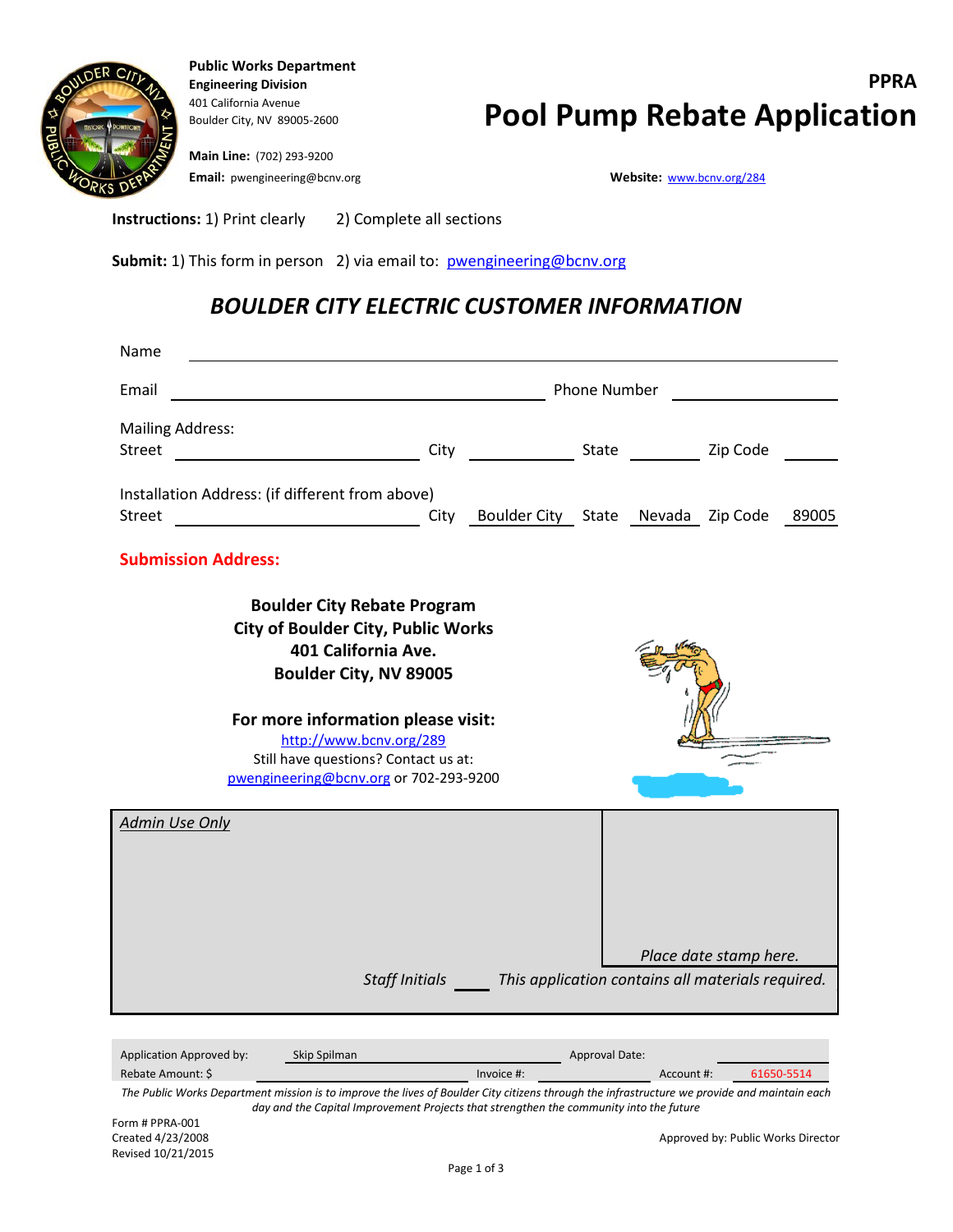

**Public Works Department** 401 California Avenue

## **Engineering Division PPRA Boulder City, NV 89005-2600 Pool Pump Rebate Application**

**Main Line:** (702) 293-9200 **Email:** pwengineering@bcnv.org **Website:** Website: [www.bcnv.org/284](http://www.bcnv.org/284)

## *CONTRACTOR/DEALER INFORMATION*

| Contractor                                                                                                                                    |                           |                                                                                                                                      |                                                                                                                     |                                                                                                                       |                  |  |  |
|-----------------------------------------------------------------------------------------------------------------------------------------------|---------------------------|--------------------------------------------------------------------------------------------------------------------------------------|---------------------------------------------------------------------------------------------------------------------|-----------------------------------------------------------------------------------------------------------------------|------------------|--|--|
| <b>Boulder City Business License</b>                                                                                                          | (Contractor/Company Name) |                                                                                                                                      |                                                                                                                     |                                                                                                                       |                  |  |  |
|                                                                                                                                               |                           |                                                                                                                                      | <u> 1980 - Jan Samuel Barbara, margaret eta idazlea (h. 1980).</u>                                                  |                                                                                                                       |                  |  |  |
| Contractor License No.                                                                                                                        | License Class             |                                                                                                                                      |                                                                                                                     |                                                                                                                       |                  |  |  |
| State License Number                                                                                                                          |                           |                                                                                                                                      | <u> 1989 - Johann Harry Barn, mars ar breithinn ar breithinn ar breithinn ar breithinn ar breithinn ar breithin</u> |                                                                                                                       |                  |  |  |
| <b>Contact Name</b><br><u> 1989 - Johann Barn, mars ann an t-Amhain ann an t-Amhain ann an t-Amhain ann an t-Amhain an t-Amhain ann an t-</u> |                           |                                                                                                                                      |                                                                                                                     |                                                                                                                       |                  |  |  |
| Email<br><u> 1989 - Johann Barn, fransk politik formuler (d. 1989)</u>                                                                        |                           | Phone Number<br><u> 1980 - Andrea Station Barbara, politik eta provincia eta provincia eta provincia eta provincia eta provincia</u> |                                                                                                                     |                                                                                                                       |                  |  |  |
| Street                                                                                                                                        |                           |                                                                                                                                      |                                                                                                                     |                                                                                                                       |                  |  |  |
| <b>Pool Information</b><br>Pool Size in Gallons:<br>Approximate Measure in Hours of Operation / Year                                          |                           | PEAK:                                                                                                                                |                                                                                                                     | <b>OFF PEAK:</b>                                                                                                      |                  |  |  |
|                                                                                                                                               |                           |                                                                                                                                      | April 1 - Sept 30                                                                                                   |                                                                                                                       | Oct 1 - March 31 |  |  |
| <b>Old Pump:</b>                                                                                                                              |                           |                                                                                                                                      | <b>New Pump:</b> Installation Date:                                                                                 |                                                                                                                       |                  |  |  |
| Manufacturer:                                                                                                                                 |                           | Manufacturer:                                                                                                                        |                                                                                                                     | <u> 1989 - John Stein, Amerikaansk politiker (</u>                                                                    |                  |  |  |
| Model #:                                                                                                                                      |                           | Model #:                                                                                                                             |                                                                                                                     | <u> 1989 - Johann John Stone, markin sammen fyrstu og fyrir sem og fyrir sem og fyrir sem og fyrir sem og fyrir </u>  |                  |  |  |
|                                                                                                                                               |                           | Retailer:                                                                                                                            | <u> 1980 - Andrea Station Barbara, amerikan personal (h. 1980).</u>                                                 |                                                                                                                       |                  |  |  |
| Pump hp:                                                                                                                                      |                           | Serial #:                                                                                                                            |                                                                                                                     | <u> 1989 - Johann John Stone, meil in der Stone aus der Stone aus der Stone aus der Stone aus der Stone aus der S</u> |                  |  |  |
|                                                                                                                                               |                           | Pump hp:                                                                                                                             |                                                                                                                     | <u> 1980 - Jan Stein Stein Stein Stein Stein Stein Stein Stein Stein Stein Stein Stein Stein Stein Stein Stein S</u>  |                  |  |  |
|                                                                                                                                               |                           |                                                                                                                                      |                                                                                                                     |                                                                                                                       |                  |  |  |

Comments:

In addition to the City of Boulder City rebate, you may be eligible for a federal tax energy credit. Contact the IRS at 1-800-829-1040 and ask for Form 5695 or find it a[t http://www.irs.gov/pub/irs-pdf/f5695.pdf](http://www.irs.gov/pub/irs-pdf/f5695.pdf)

*The Public Works Department mission is to improve the lives of Boulder City citizens through the infrastructure we provide and maintain each day and the Capital Improvement Projects that strengthen the community into the future*

Approved by: Public Works Director